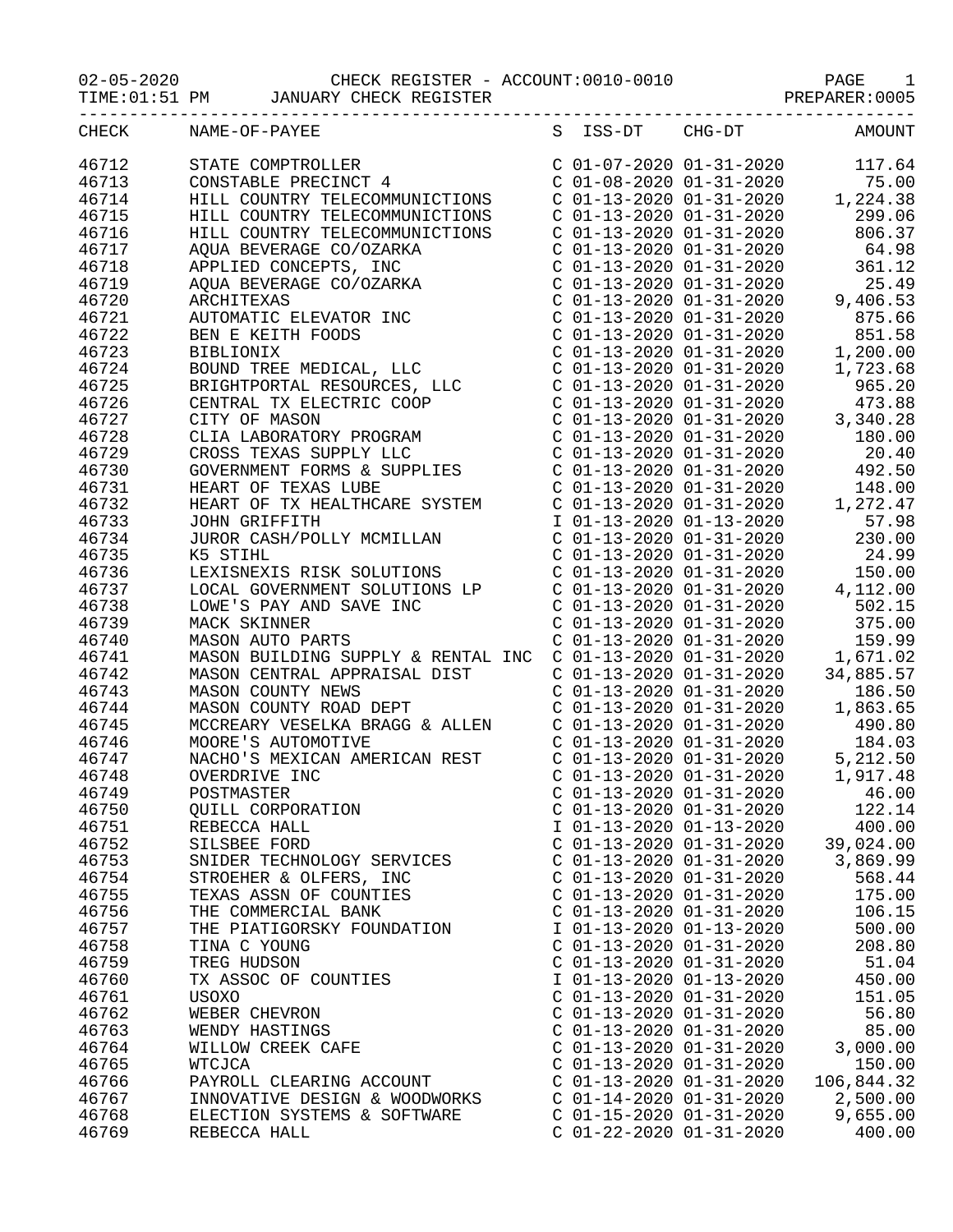02-05-2020 CHECK REGISTER - ACCOUNT:0010-0010 PAGE 2 02-05-2020 CHECK REGISTER - ACCOUNT:0010-0010 PAGE 2<br>TIME:01:51 PM JANUARY CHECK REGISTER PREPARER:0005

TIME:01:51 PM JANUARY CHECK REGISTER **FOREABLE REGISTER** PREPARER:0005

| CHECK | NAME-OF-PAYEE                                                                                                                                                                                                                                                                                                                                                                                                                               | S | ISS-DT                    | $CHG-DT$                                           | AMOUNT                                                                                                                                                                                                   |
|-------|---------------------------------------------------------------------------------------------------------------------------------------------------------------------------------------------------------------------------------------------------------------------------------------------------------------------------------------------------------------------------------------------------------------------------------------------|---|---------------------------|----------------------------------------------------|----------------------------------------------------------------------------------------------------------------------------------------------------------------------------------------------------------|
| 46770 | TX ASSOC OF COUNTIES<br>AVFUEL CORPORATION<br>BAKER & TAYLOR, INC<br>BEN E KEITH FOODS<br>BLUEBONNET CASA<br>BOUND TREE MEDICAL, LLC                                                                                                                                                                                                                                                                                                        |   |                           |                                                    | $\begin{tabular}{lllllllllll} \texttt{I} & 01-27-2020 & 01-27-2020 & & 550.00 \\ \texttt{I} & 01-27-2020 & 01-27-2020 & & 5\,077.57 \\ \texttt{I} & 01-27-2020 & 01-27-2020 & & 461.07 \\ \end{tabular}$ |
| 46771 |                                                                                                                                                                                                                                                                                                                                                                                                                                             |   |                           |                                                    |                                                                                                                                                                                                          |
| 46772 |                                                                                                                                                                                                                                                                                                                                                                                                                                             |   |                           |                                                    |                                                                                                                                                                                                          |
| 46773 |                                                                                                                                                                                                                                                                                                                                                                                                                                             |   |                           | I 01-27-2020 01-27-2020                            | 475.78                                                                                                                                                                                                   |
| 46774 |                                                                                                                                                                                                                                                                                                                                                                                                                                             |   |                           | I 01-27-2020 01-27-2020                            | 2,588.25                                                                                                                                                                                                 |
| 46775 |                                                                                                                                                                                                                                                                                                                                                                                                                                             |   |                           | I 01-27-2020 01-27-2020                            | 549.79                                                                                                                                                                                                   |
| 46776 |                                                                                                                                                                                                                                                                                                                                                                                                                                             |   |                           | I 01-27-2020 01-27-2020                            | 75.10                                                                                                                                                                                                    |
| 46777 |                                                                                                                                                                                                                                                                                                                                                                                                                                             |   |                           |                                                    | 2,331.38                                                                                                                                                                                                 |
| 46778 |                                                                                                                                                                                                                                                                                                                                                                                                                                             |   |                           |                                                    | $1 01-27-2020 01-27-2020\n1 01-27-2020 01-27-2020\n1 01-27-2020 01-27-2020\n20.00$                                                                                                                       |
| 46779 |                                                                                                                                                                                                                                                                                                                                                                                                                                             |   |                           |                                                    | I 01-27-2020 01-27-2020 190.02                                                                                                                                                                           |
| 46780 |                                                                                                                                                                                                                                                                                                                                                                                                                                             |   |                           | I 01-27-2020 01-27-2020                            | 30.00                                                                                                                                                                                                    |
| 46781 |                                                                                                                                                                                                                                                                                                                                                                                                                                             |   |                           | $\overline{1}$ 01-27-2020 01-27-2020               | 132.84                                                                                                                                                                                                   |
| 46782 |                                                                                                                                                                                                                                                                                                                                                                                                                                             |   |                           | I 01-27-2020 01-27-2020                            | 80.00                                                                                                                                                                                                    |
| 46783 |                                                                                                                                                                                                                                                                                                                                                                                                                                             |   |                           | I 01-27-2020 01-27-2020                            | 51.47                                                                                                                                                                                                    |
| 46784 |                                                                                                                                                                                                                                                                                                                                                                                                                                             |   |                           | I 01-27-2020 01-27-2020                            | 110.00                                                                                                                                                                                                   |
| 46785 |                                                                                                                                                                                                                                                                                                                                                                                                                                             |   |                           |                                                    | I 01-27-2020 01-27-2020 1,155.00                                                                                                                                                                         |
| 46786 |                                                                                                                                                                                                                                                                                                                                                                                                                                             |   |                           | I 01-27-2020 01-27-2020                            | 5,760.00                                                                                                                                                                                                 |
| 46787 |                                                                                                                                                                                                                                                                                                                                                                                                                                             |   |                           |                                                    | 329.50                                                                                                                                                                                                   |
| 46788 |                                                                                                                                                                                                                                                                                                                                                                                                                                             |   |                           | I 01-27-2020 01-27-2020<br>I 01-27-2020 01-27-2020 | 426.50                                                                                                                                                                                                   |
| 46789 |                                                                                                                                                                                                                                                                                                                                                                                                                                             |   |                           | $C$ 01-27-2020 01-31-2020                          | 1,425.00                                                                                                                                                                                                 |
| 46790 | BOUND TREE MEDICAL, LLC<br>CENTURYLINK QCC<br>CONCHO VALLEY COUNCIL OF GOV<br>CTAT REGION 7<br>CTWP<br>DAVID T WITT<br>DISH<br>FOURTH COURT OF APPEALS<br>FRONTIER<br>GRAY ELECTRIC<br>HAL A ROSE<br>HOBBS LEASING CO INC<br>ISABEL RIVERA<br>KERR COUNTY CLERK<br>LUCIO                                                                                                                                                                    |   |                           | I 01-27-2020 01-27-2020                            | 42.26                                                                                                                                                                                                    |
| 46791 |                                                                                                                                                                                                                                                                                                                                                                                                                                             |   |                           |                                                    | 1,748.00                                                                                                                                                                                                 |
| 46792 |                                                                                                                                                                                                                                                                                                                                                                                                                                             |   |                           |                                                    | 1,000.00                                                                                                                                                                                                 |
| 46793 | MASON COMMUNITY GAS, SERVICE & SUPP I 01-27-2020 01-27-2020<br>MASON COUNTY HISTORICAL SOCIETY I 01-27-2020 01-27-2020<br>MASON COUNTY TREASURER C 01-27-2020 01-31-2020<br>MASON COUNTY HISTORICAL SOCIETY<br>MASON COUNTY TREASURER<br>MASON NUWAY INC<br>MASON SHORT STOP<br>MOORE GANSKE MURR, PLLC<br>OMNIBASE SERVICES OF TEXAS<br>PARTS PLUS<br>QUILL CORPORATION<br>RESERVE ACCOUNT<br>SAM'S CLUB<br>SEAQUIST HOUSE FOUNDATION<br>S |   |                           |                                                    | 8,212.75                                                                                                                                                                                                 |
| 46794 |                                                                                                                                                                                                                                                                                                                                                                                                                                             |   |                           | I 01-27-2020 01-27-2020                            | 25.48                                                                                                                                                                                                    |
| 46795 |                                                                                                                                                                                                                                                                                                                                                                                                                                             |   |                           | I 01-27-2020 01-27-2020                            | 59.78                                                                                                                                                                                                    |
| 46796 |                                                                                                                                                                                                                                                                                                                                                                                                                                             |   |                           | I 01-27-2020 01-27-2020                            | 402.50                                                                                                                                                                                                   |
| 46797 |                                                                                                                                                                                                                                                                                                                                                                                                                                             |   |                           | I 01-27-2020 01-27-2020                            | 216.00                                                                                                                                                                                                   |
| 46798 |                                                                                                                                                                                                                                                                                                                                                                                                                                             |   |                           |                                                    | 6,497.06                                                                                                                                                                                                 |
| 46799 |                                                                                                                                                                                                                                                                                                                                                                                                                                             |   |                           |                                                    | 202.95                                                                                                                                                                                                   |
| 46800 |                                                                                                                                                                                                                                                                                                                                                                                                                                             |   |                           | I 01-27-2020 01-27-2020                            | 1,000.00                                                                                                                                                                                                 |
| 46801 |                                                                                                                                                                                                                                                                                                                                                                                                                                             |   | I 01-27-2020 01-27-2020   |                                                    | 45.00                                                                                                                                                                                                    |
| 46802 |                                                                                                                                                                                                                                                                                                                                                                                                                                             |   |                           | I 01-27-2020 01-27-2020                            | 1,000.00                                                                                                                                                                                                 |
| 46803 |                                                                                                                                                                                                                                                                                                                                                                                                                                             |   |                           |                                                    | 54, 255.84                                                                                                                                                                                               |
| 46804 |                                                                                                                                                                                                                                                                                                                                                                                                                                             |   |                           | V 02-05-2020 02-05-2020<br>I 01-27-2020 01-27-2020 | 200.00                                                                                                                                                                                                   |
| 46805 |                                                                                                                                                                                                                                                                                                                                                                                                                                             |   |                           | $1$ 01-27-2020 01-27-2020                          | 5,654.16                                                                                                                                                                                                 |
| 46806 |                                                                                                                                                                                                                                                                                                                                                                                                                                             |   |                           | I 01-27-2020 01-27-2020                            | 1,115.50                                                                                                                                                                                                 |
| 46807 | THE LIBRARY STORE, INC.                                                                                                                                                                                                                                                                                                                                                                                                                     |   |                           | I 01-27-2020 01-27-2020                            | 69.38                                                                                                                                                                                                    |
| 46808 | TX ASSOC OF COUNTIES                                                                                                                                                                                                                                                                                                                                                                                                                        |   | I 01-27-2020 01-27-2020   |                                                    | 400.00                                                                                                                                                                                                   |
| 46809 | XEROX CORPORATION                                                                                                                                                                                                                                                                                                                                                                                                                           |   | I 01-27-2020 01-27-2020   |                                                    | 543.43                                                                                                                                                                                                   |
| 46810 | ZESCH & PICKETT                                                                                                                                                                                                                                                                                                                                                                                                                             |   | I 01-27-2020 01-27-2020   |                                                    | 345.00                                                                                                                                                                                                   |
| 46811 | WEST CENTRAL WIRELESS                                                                                                                                                                                                                                                                                                                                                                                                                       |   | I 01-28-2020 01-28-2020   |                                                    | 810.15                                                                                                                                                                                                   |
| 46812 | PAYROLL CLEARING ACCOUNT                                                                                                                                                                                                                                                                                                                                                                                                                    |   | $C$ 01-29-2020 01-31-2020 |                                                    | 127,488.37                                                                                                                                                                                               |
| 46813 | TX ASSOCIATION OF COUNTIES HEBP                                                                                                                                                                                                                                                                                                                                                                                                             |   | I 01-29-2020 01-29-2020   |                                                    | 1,966.20                                                                                                                                                                                                 |
| 46814 | CAPITAL ONE BANK (USA) N.A.                                                                                                                                                                                                                                                                                                                                                                                                                 |   | I 01-30-2020 01-30-2020   |                                                    | 5,220.32                                                                                                                                                                                                 |
| 46815 | TX ASSOC OF COUNTIES                                                                                                                                                                                                                                                                                                                                                                                                                        |   | I 01-30-2020 01-30-2020   |                                                    | 8,325.00                                                                                                                                                                                                 |
| 46816 | CHRISTI MCANALLY                                                                                                                                                                                                                                                                                                                                                                                                                            |   | I 01-31-2020 01-31-2020   |                                                    | 344.52                                                                                                                                                                                                   |
| 46817 | CLEAR TITLES OF MASON                                                                                                                                                                                                                                                                                                                                                                                                                       |   | I 01-31-2020 01-31-2020   |                                                    | 16.00                                                                                                                                                                                                    |
| 46818 | MELISSA HALEY                                                                                                                                                                                                                                                                                                                                                                                                                               |   | I 01-31-2020 01-31-2020   |                                                    | 47.56                                                                                                                                                                                                    |
| 46819 | STATE COMPTROLLER                                                                                                                                                                                                                                                                                                                                                                                                                           |   | $C$ 01-31-2020 01-31-2020 |                                                    | 54,246.06                                                                                                                                                                                                |